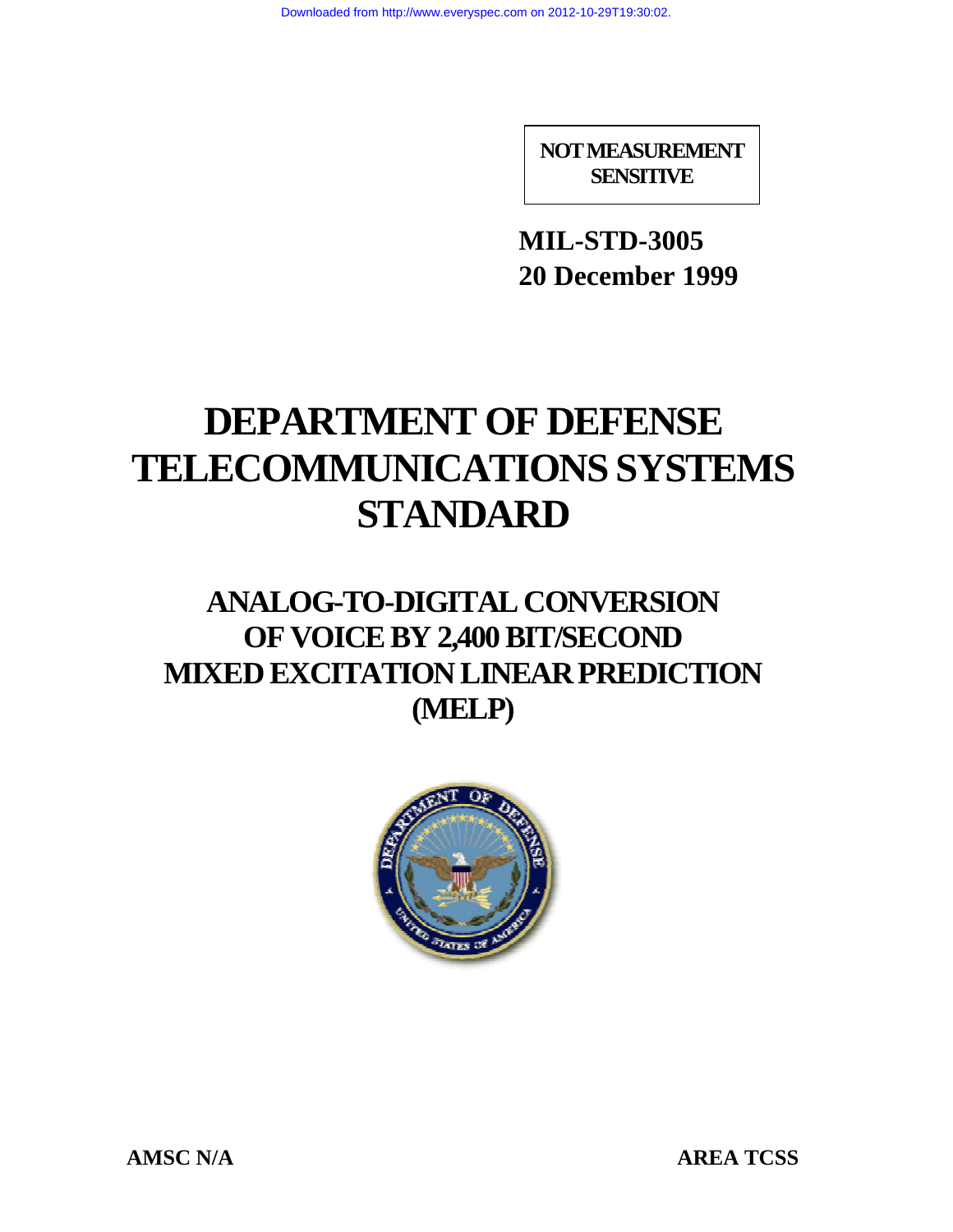#### FOREWARD

<span id="page-1-0"></span>1. This standard is approved for use by all Departments and Agencies of the Department of Defense (DoD) and is a replacement for FIPSPUB-137, Telecommunications: Analog to Digital Conversion of Voice by 2,400 Bit/Second Linear Predictive Coding.

2. This standard contains design requirements for analog-to-digital (A-D) conversion of voice by 2,400 bit/second Mixed Excitation Linear Prediction (MELP). Adherence to this standard is required to produce interoperable systems at the defined rate and to meet or exceed the minimum performance requirements.

3. Appendix A of this document contains an example of an interoperable MELP algorithm. This information is provided as guidance only.

4. Appendix B contains guidelines for verification of all new implementations of this standard. New implementations must be verified to guarantee that the standard was correctly implemented. This verification process will determine if the standard is interoperable with other MELP implementations and will verify that the performance of the implementation meets or exceeds the performance of the MELP reference coder.

5. Beneficial comments (recommendations, additions, deletions) and any pertinent data which may be of use in improving this document should be addressed to: R224, National Security Agency, 9800 Savage Road STE 6516, Ft. Meade, Maryland 20755-6516 by using the Standardization Document Improvement Proposal (DD Form 1426) appearing at the end of this document or by letter.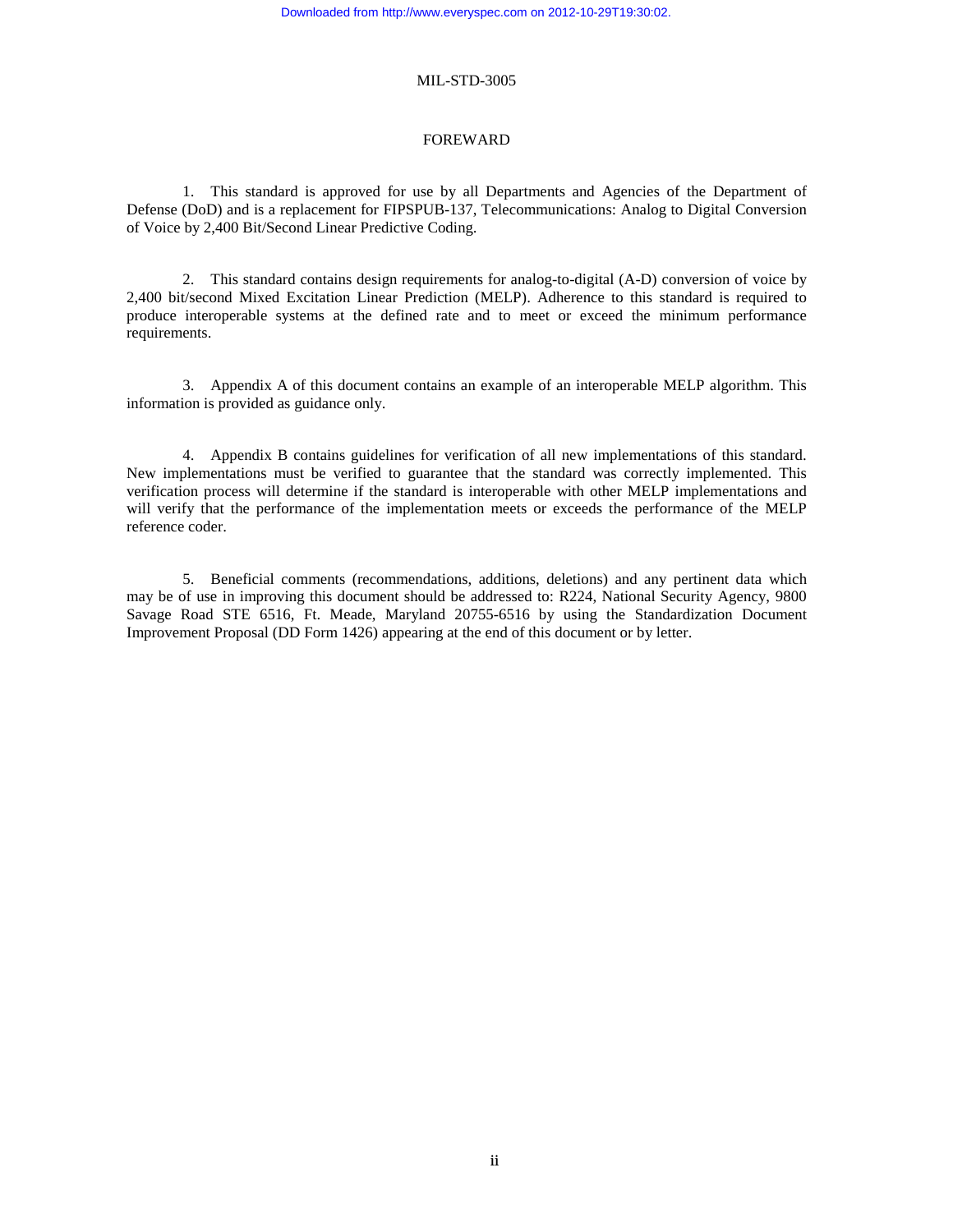#### **CONTENTS**

### **PARAGRAPH**

## **PAGE**

| 1.               |  |
|------------------|--|
| 1.1              |  |
| 2.               |  |
| 2.1              |  |
| 2.2              |  |
| 2.2.1            |  |
| 2.2.2            |  |
| 2.3              |  |
| 2.4              |  |
| 3.               |  |
| 3.1              |  |
| 3.1.1            |  |
| 3.1.2            |  |
| 3.1.3            |  |
| 3.1.4            |  |
| 3.1.5            |  |
| 3.1.6            |  |
| 3.1.7            |  |
| 3.1.8            |  |
| 3.1.9            |  |
| 3.1.10           |  |
| 3.1.11           |  |
| 3.2              |  |
| $\overline{4}$ . |  |
| 5.               |  |
| 5.1              |  |
| 5.2              |  |
| 5.3              |  |
| 5.3.1            |  |
| 5.3.2            |  |
| 5.3.3            |  |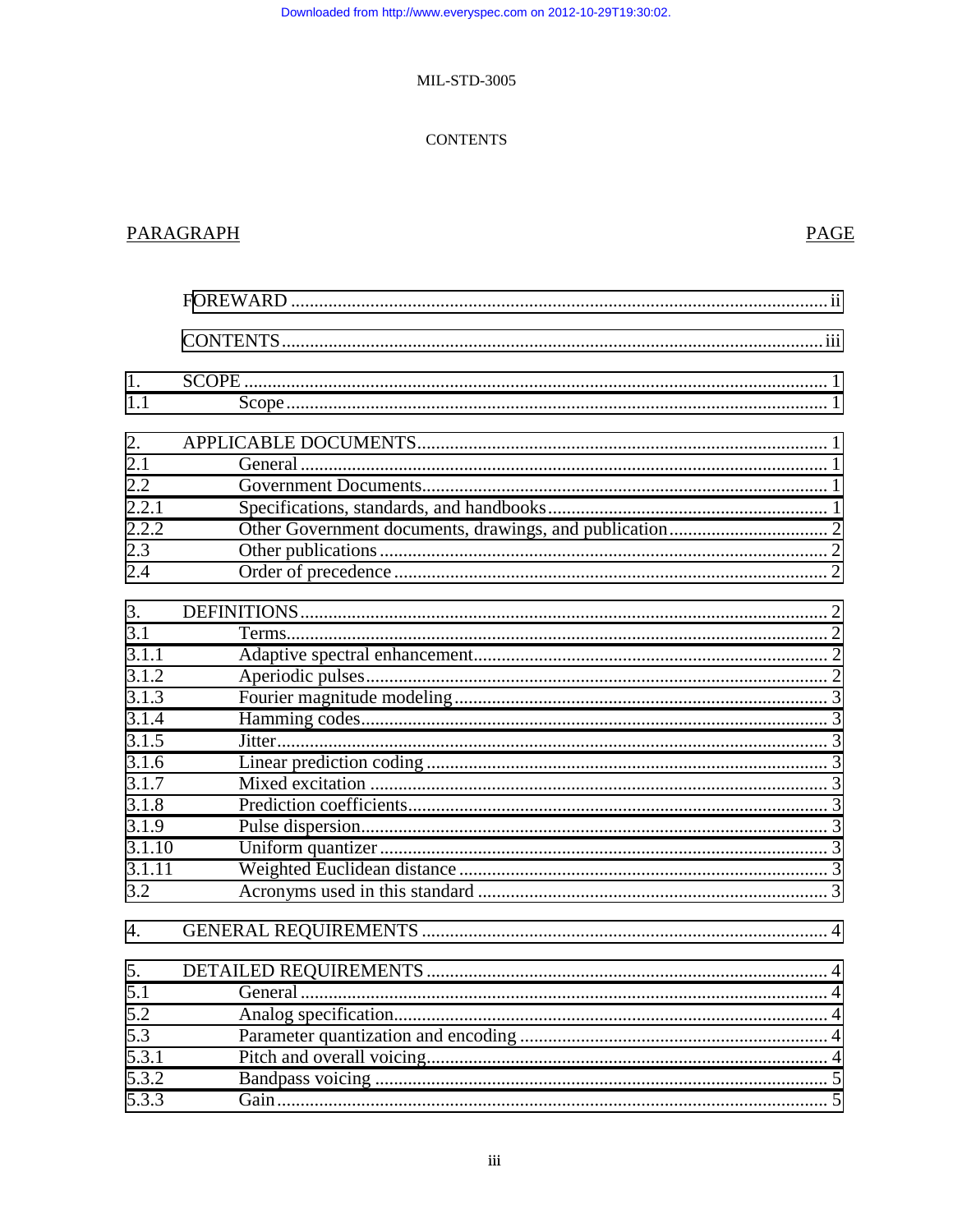#### **MIL-STD-3005**

| 5.3.4           |  |
|-----------------|--|
| 5.3.5           |  |
| 5.3.6           |  |
| 5.3.7           |  |
| 5.4             |  |
| 5.5             |  |
| 5.5.1           |  |
| 5.5.2           |  |
| 5.5.3           |  |
|                 |  |
| 6.              |  |
| 6.1             |  |
| 6.2             |  |
| 6.3             |  |
| <b>APPENDIX</b> |  |
|                 |  |
|                 |  |
| A.1             |  |
| A.1.1           |  |
| A.2             |  |
| A.2.1           |  |
| A.2.2           |  |
| A.2.3           |  |
|                 |  |
| A.3             |  |
| A.3.1           |  |
| A.3.2           |  |
| A.4             |  |
|                 |  |
|                 |  |
| A.5.1           |  |
| A.5.2           |  |
| A5.2.1          |  |
| A5.2.2          |  |
| A5.2.3          |  |
| A5.2.4          |  |
| A5.2.5          |  |
| A5.2.6          |  |
| A5.2.7          |  |
| A5.2.8          |  |
| A5.2.9          |  |
| A5.2.10         |  |
| A5.2.11         |  |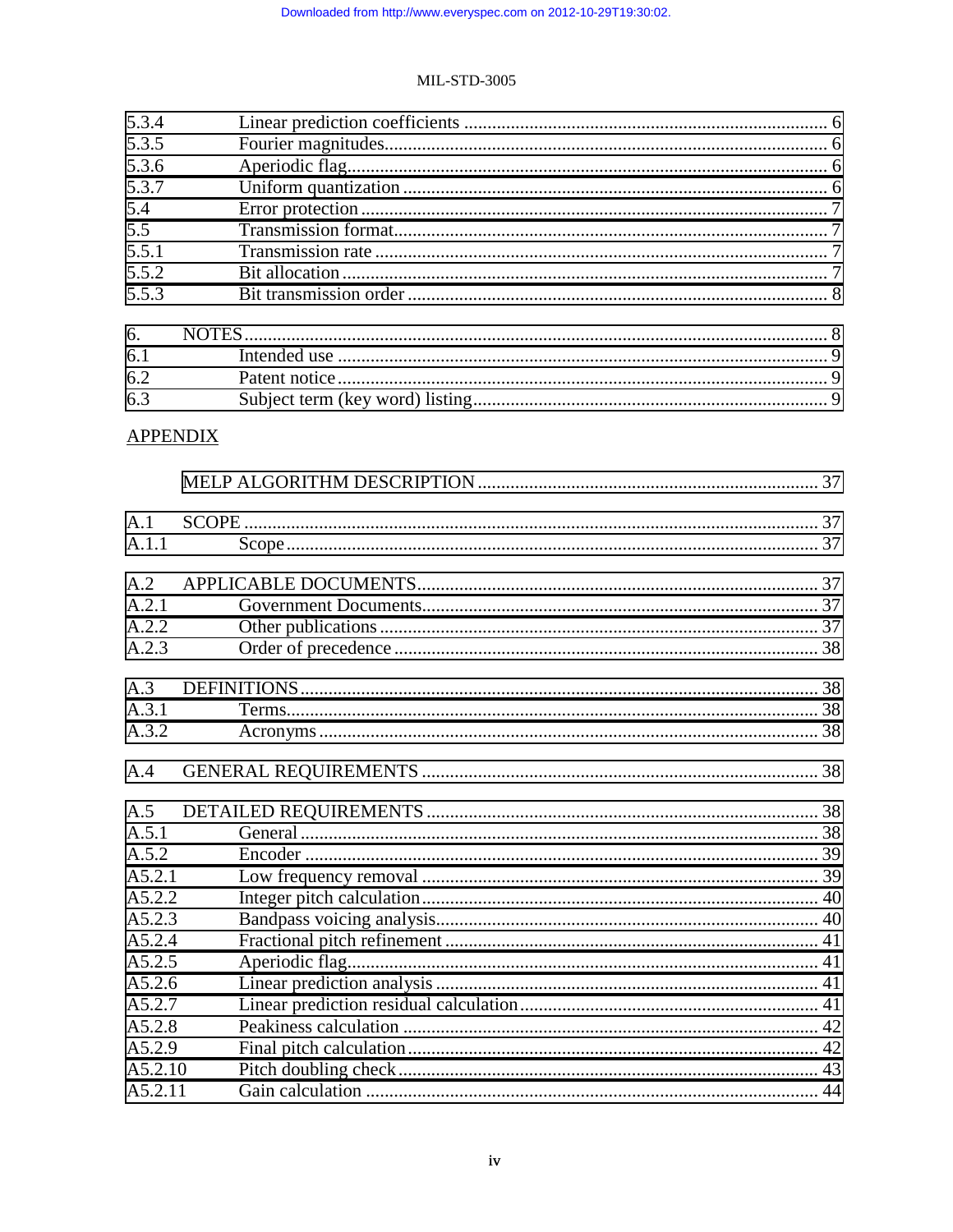| A5.2.12        |  |  |
|----------------|--|--|
| A5.2.13        |  |  |
| A5.2.14        |  |  |
| A5.2.15        |  |  |
| A5.2.16        |  |  |
| A5.2.17        |  |  |
| A5.2.18        |  |  |
| A.5.3          |  |  |
| A5.3.1         |  |  |
| A5.3.2         |  |  |
| A5.3.3         |  |  |
| A5.3.4         |  |  |
| A5.3.5         |  |  |
| A5.3.6         |  |  |
| A5.3.7         |  |  |
| A5.3.8         |  |  |
| A5.3.9         |  |  |
|                |  |  |
|                |  |  |
|                |  |  |
| B.1            |  |  |
| B.1.1          |  |  |
|                |  |  |
| B.2            |  |  |
| B.2.1          |  |  |
| <b>B.2.2</b>   |  |  |
| B.2.3          |  |  |
|                |  |  |
| B.3            |  |  |
| B.3.1          |  |  |
| <b>B</b> 3.1.1 |  |  |
| <b>B.3.2</b>   |  |  |
|                |  |  |
| B.4            |  |  |
| B.4.1          |  |  |
|                |  |  |
| B.5            |  |  |
| B.5.1          |  |  |
| B5.1.1         |  |  |
| B5.1.2         |  |  |
| <b>B.5.2</b>   |  |  |
| <b>FIGURE</b>  |  |  |
|                |  |  |
| $A-1$          |  |  |
| <b>TABLE</b>   |  |  |
|                |  |  |
| I              |  |  |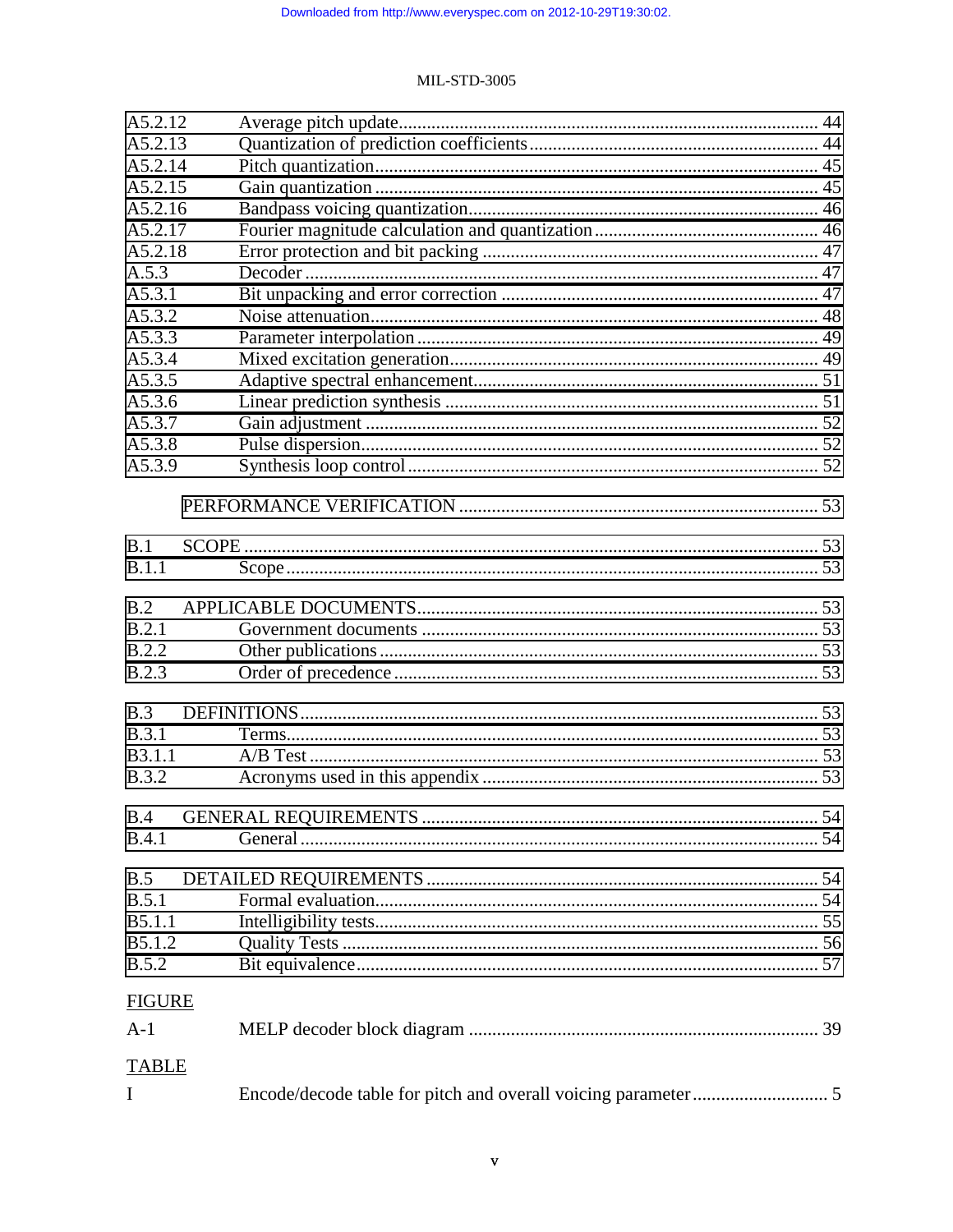| $\mathbf{I}$ |    |
|--------------|----|
| III          |    |
| IV           |    |
| V            |    |
| <b>VI</b>    |    |
| <b>VII</b>   |    |
| <b>VIII</b>  |    |
| $A-I$        |    |
| $A-II$       |    |
| $B-I$        |    |
| $B-II$       |    |
| $B-III$      |    |
| $B-IV$       |    |
|              | 58 |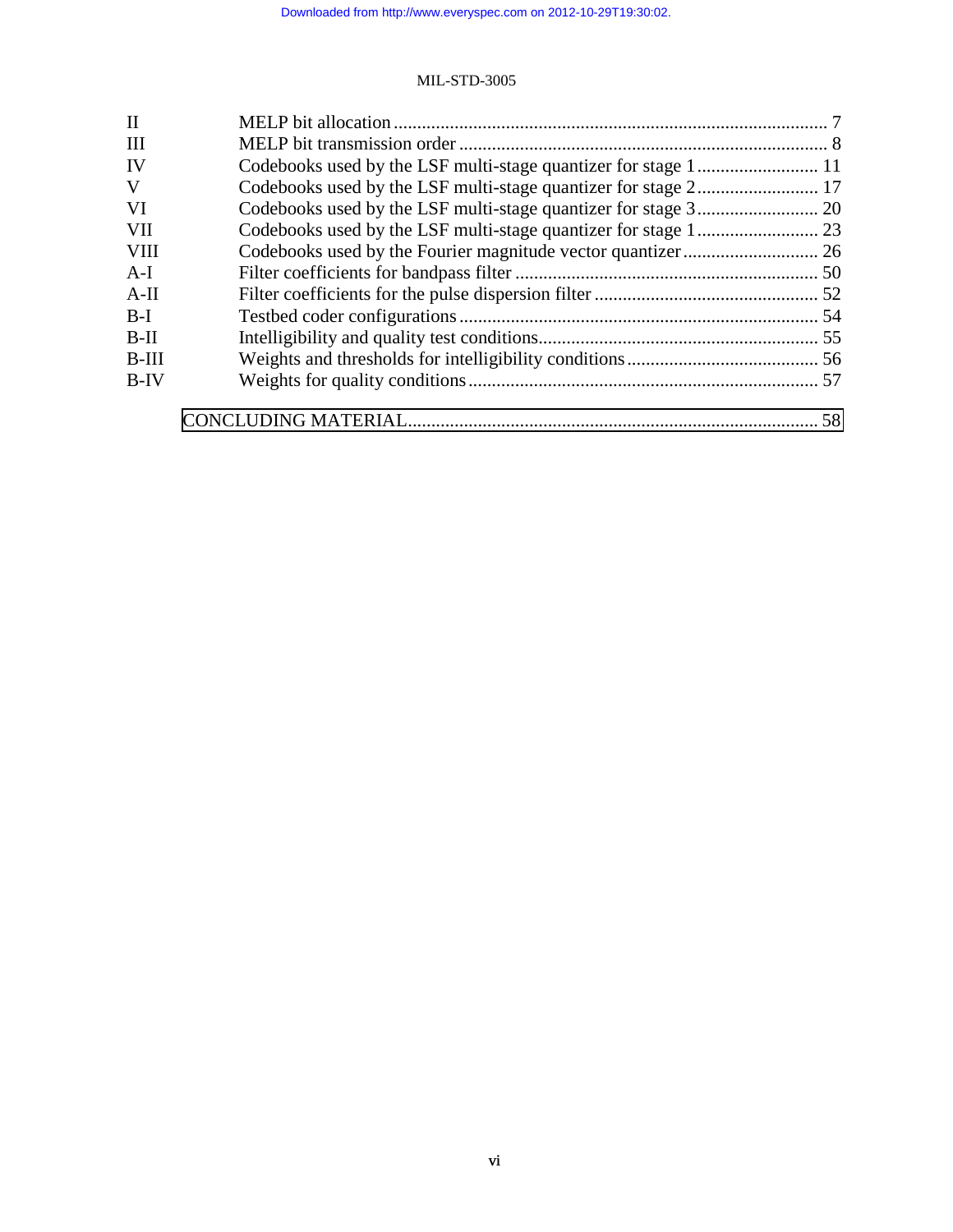#### <span id="page-6-0"></span>1. SCOPE

1.1 Scope. This standard establishe s interoperability and performance requirements for analog-to-digital (A-D) conversion of voice by 2,400 bit/second Mixed Excitation Linear Prediction (MELP). The requirements presented in this document must be met in order for systems to be interoperable at 2,400 bit/second. Minimum performance requirements are also provided, but may be exceeded. The performance requirements are provided in Appendix B.

#### 2. APPLICABLE DOCUMENTS

2.1 General. Documents listed in this section are required in order for the document user to fully understand the guidance being provided by this standard.

#### 2.2 Government documents.

2.2.1 Specifications, standards, and handbooks. The following specifications, standards, and handbooks form a part of this document to the extent herein. Unless otherwise specified, the issues of these documents are those listed in the issue of the Department of Defense Index of Specifications and Standards (DoDISS) and supplement thereto, cited in the solicitation.

#### STANDARDS

FEDERAL

| FED-STD-1016    | Telecommunications: Analog to<br>Digital Conversion of Radio Voice<br>by 4,800 Bit/Second Code Excited<br>Linear Prediction (CELP) |
|-----------------|------------------------------------------------------------------------------------------------------------------------------------|
| FED-STD-1037    | Glossary of Telecommunications<br><b>Terms</b>                                                                                     |
| FIPSPUB-137     | Telecommunications: Analog to<br>Digital Conversion of Voice by<br>2,400 Bit/Second Linear Predictive<br>Coding                    |
| <b>MILITARY</b> |                                                                                                                                    |
| MIL-STD-188-113 | Interoperability and Performance<br>Standards for Analog-to-Digital<br><b>Conversion Techniques</b>                                |

(Unless otherwise indicated, copies of the above specifications, standards, and handbooks are available from the Standardization Document Order Desk, 700 Robbins Avenue, Building 4D, Philadelphia, PA 19111-5094.)

(Copies of the Federal Information Processing Standards (FIPS) are available to Department of Defense activities from the Standardization Document Order Desk, 700 Robbins Avenue, Building 4D, Philadelphia, PA 19111-5094. Others must request copies of FIPS from the National Technical Information Service, 5285 Port Royal Road, Springfield, VA 22161-2171.)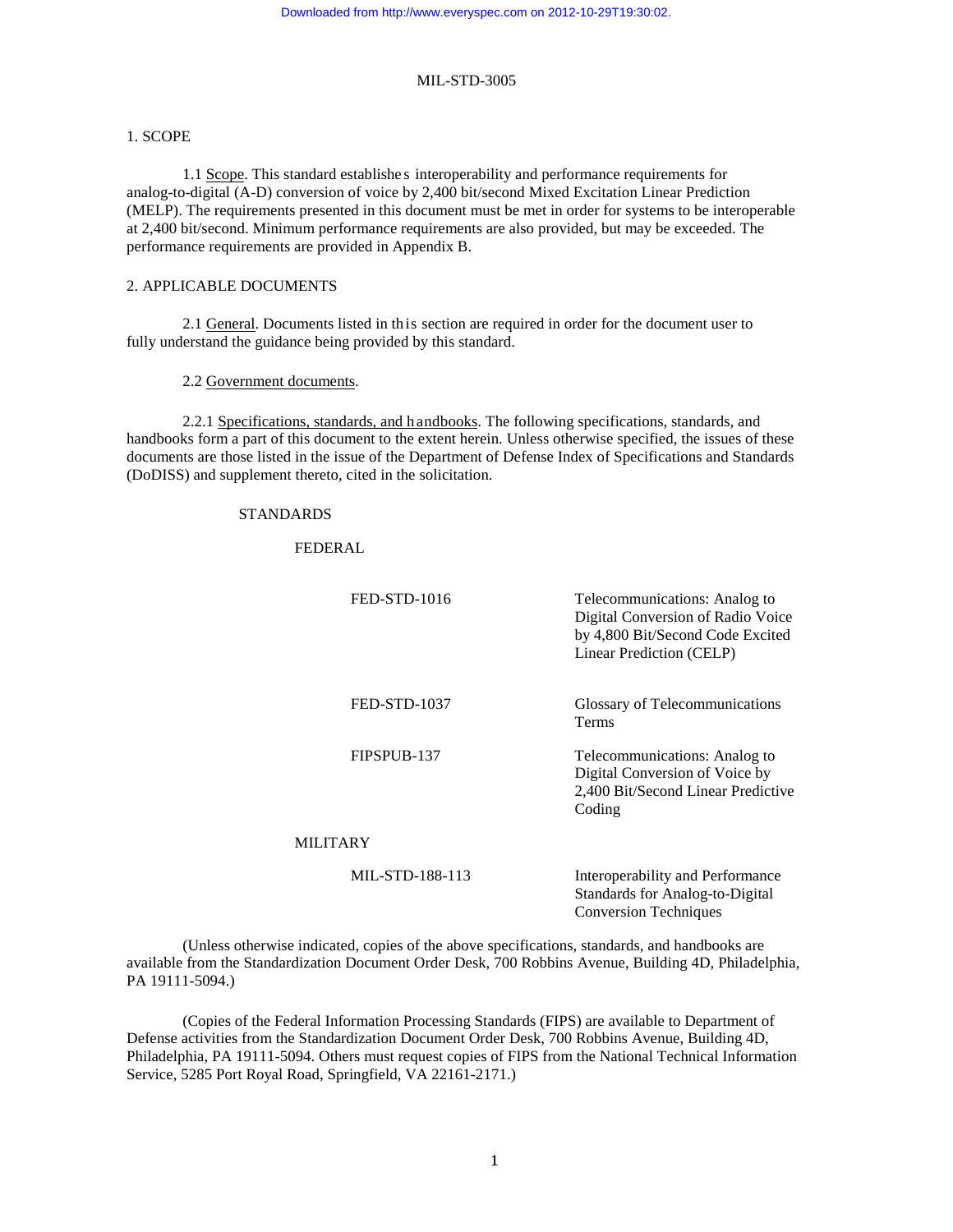#### MIL-STD-3005

<span id="page-7-0"></span>2.2.2 Other Government documents, drawings, and publication. The following other Government documents, drawings, and publications form a part of this document to the extent specified herein. Unless otherwise specified, the issues are those cited in the solicitation.

DoDISS Department of Defense Index of Specifications and Standards

(Copies of the DoDISS are available on a yearly subscription basis either from the Government Printing Office or the DoDSSP Subscription Services, 700 Robbins Avenue, Building 4D, Philadelphia, PA 19111-5094.)

2.3 Other publications. The following documents form a part of this standard to the extent specified herein. Unless otherwise specified, the issues of the documents which are DoD adopted should be those listed in the issue of the DoDISS specified in the solicitation. The issues of the documents which have not been adopted should be those in effect on the date of the cited DoDISS.

#### NORTH ATLANTIC TREATY ORGANIZATION (NATO)

#### STANDARDIZATION AGREEMENT (STANAG's)

| STANAG <sub>4198</sub> | Parameters and Coding<br><b>Characteristics That Must be</b><br>Common to Assure Interoperability<br>of 2400 BPS Linear Predictive<br><b>Encoded Digital Speech</b> |
|------------------------|---------------------------------------------------------------------------------------------------------------------------------------------------------------------|
| STANAG <sub>4209</sub> | The NATO Multi-Channel Tactical<br>Digital Gateway -- Standards for<br>Analogue to Digital Conversion of<br><b>Speech Samples</b>                                   |

(Application for copies should be addressed to the Naval Publications and Forms Center, 5801 Tabor Avenue, Philadelphia, PA 19120-5099.)

(Non-Government standards are generally available for reference from libraries. They are also distributed among non-Government standards bodies and using Federal agencies.)

2.4 Order of precedence. In the eve nt of a conflict between the text of this standard and the references cited herein, the text of this standard should take precedence. Nothing in this document, however, supersedes applicable laws and regulations unless a specific exemption has been obtained.

#### 3. DEFINITIONS

3.1 Terms. Definitions of terms used in this standard should be as specified in the current edition of FED-STD-1037. In addition, the following definitions are applicable for the purpose of this standard.

3.1.1 Adaptive spectral enhancement. This feature enhances the formant structure of the synthetic speech by use of an adaptive spectral enhancement filter that is applied to the mixed excitation.

3.1.2 Aperiodic pulses. Aperiodic pulses are used in the excitation model of the synthesizer when the aperiodic flag is set to 1. The aperiodic flag is set to one when the jittery voiced state is encountered during the voicing decision process. This feature is used to reduce the buzzy quality of the synthetic speech signal.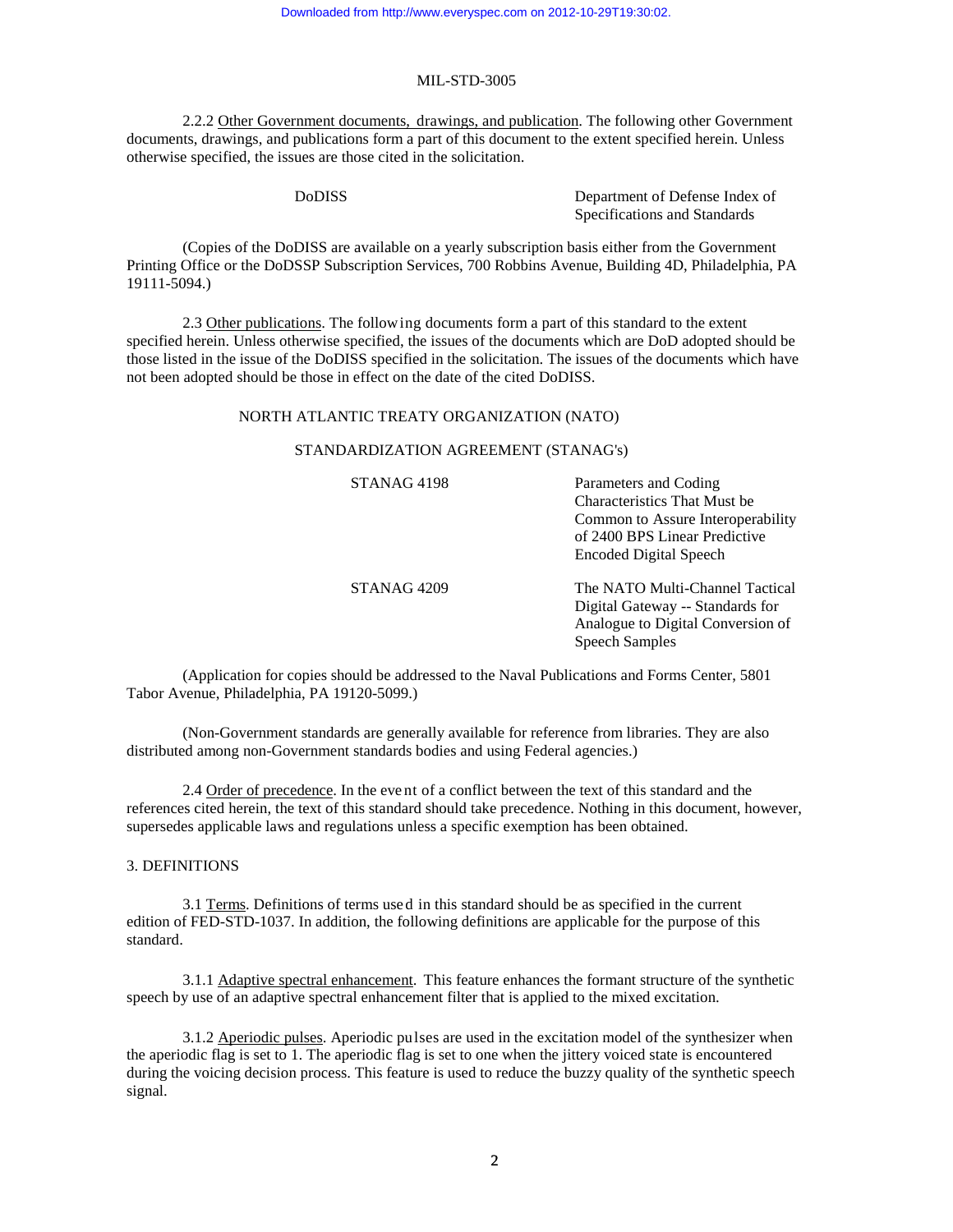#### MIL-STD-3005

<span id="page-8-0"></span>3.1.3 Fourier magnitude modeling. Fourier magnitude modeling involves determining the Fourier magnitudes of the first 10 pitch harmonics of the prediction residual and vector quantizing them with 8 bits for transmission. The use of this technique improves the accuracy of the speech production model at the perceptually important lower frequencies.

3.1.4 Hamming codes. A class of linear codes used for forward error correction. These codes are used only in the unvoiced mode.

3.1.5 Jitter. Random variations introd uced into the duration of a signal.

3.1.6 Linear prediction coding. A method for approximating the current speech sample by using a linear combination of past and future speech samples. This method efficiently represents a speech signal and its spectrum characteristics with a very small number of parameters when combined with an appropriate excitation signal.

3.1.7 Mixed excitation. The combination of a periodic function (such as a pulse train) and random noise for use in the excitation model. This combination is applied to sub regions of the frequency domain of the excitation signal.

3.1.8 Prediction coefficients. A set of values that are calculated using a short segment of the input speech signal and provide an estimate of the spectral properties of that signal. These values are determined by performing linear prediction analysis on the input signal. The goal of the analysis is to produce values that minimize the short term mean-squared prediction error over the input segment.

3.1.9 Pulse dispersion. Uses a fixed filter to spread the excitation energy within a pitch period.

3.1.10 Uniform quantizer. A uniform quantizer uses levels and step sizes that are distributed uniformly.

3.1.11 Weighted Euclidean distance. The euclidean distance is a distortion measure between two vectors. In this standard the euclidean distance is determined by summing the squared difference between two vectors for a select number of samples. Normally the euclidean distance is the square root of the measure described in the previous sentence.

3.2 Acronyms used in this standard. The acronyms used in this standard are defined as follows:

A-D - Analog to Digital

DoD - Department of Defense

DoDISS - Department of Defense Index of Specifications and Standards

DoDSSP - Department of Defense Single Stock Point

FEC - Forward Error Correction

LPC - Linear Prediction Coding

LSB - Least Significant Bit

LSF - Line Spectrum Frequency